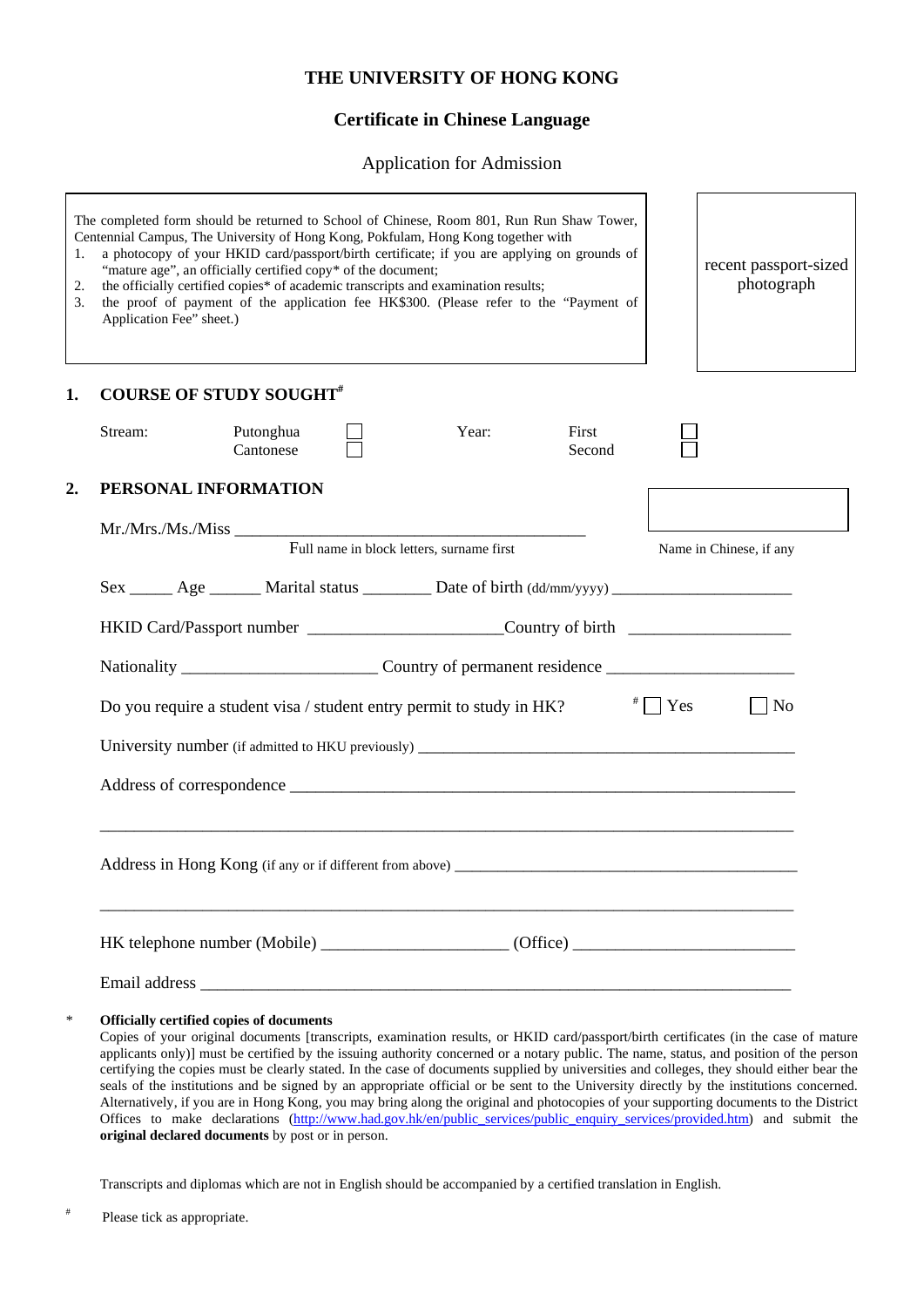#### **3.** ACADEMIC QUALIFICATIONS (attendance at education institutions after the age of 12 years)

| Institution | Level   | Period of attendance | Degree or Diploma | Date of award |  |
|-------------|---------|----------------------|-------------------|---------------|--|
|             | reached | To<br>From           |                   |               |  |
|             |         |                      |                   |               |  |
|             |         |                      |                   |               |  |
|             |         |                      |                   |               |  |
|             |         |                      |                   |               |  |
|             |         |                      |                   |               |  |
|             |         |                      |                   |               |  |
|             |         |                      |                   |               |  |
|             |         |                      |                   |               |  |

Additional qualifications to be obtained by the coming August 31, if any

| <b>Expected Date</b> | Qualifications |
|----------------------|----------------|
|                      |                |

#### **4. PREVIOUS KNOWLEDGE OF CHINESE LANGUAGE**

| Language courses | Period of attendance |    | Qualifications obtained (if any) |
|------------------|----------------------|----|----------------------------------|
|                  | From                 | To |                                  |
|                  |                      |    |                                  |
|                  |                      |    |                                  |
|                  |                      |    |                                  |
|                  |                      |    |                                  |
|                  |                      |    |                                  |

\_\_\_\_\_\_\_\_\_\_\_\_\_\_\_\_\_\_\_\_\_\_\_\_\_\_\_\_\_\_\_\_\_\_\_\_\_\_\_\_\_\_\_\_\_\_\_\_\_\_\_\_\_\_\_\_\_\_\_\_\_\_\_\_\_\_\_\_\_\_\_\_\_\_\_\_\_\_\_\_\_\_

\_\_\_\_\_\_\_\_\_\_\_\_\_\_\_\_\_\_\_\_\_\_\_\_\_\_\_\_\_\_\_\_\_\_\_\_\_\_\_\_\_\_\_\_\_\_\_\_\_\_\_\_\_\_\_\_\_\_\_\_\_\_\_\_\_\_\_\_\_\_\_\_\_\_\_\_\_\_\_\_\_\_

\_\_\_\_\_\_\_\_\_\_\_\_\_\_\_\_\_\_\_\_\_\_\_\_\_\_\_\_\_\_\_\_\_\_\_\_\_\_\_\_\_\_\_\_\_\_\_\_\_\_\_\_\_\_\_\_\_\_\_\_\_\_\_\_\_\_\_\_\_\_\_\_\_\_\_\_\_\_\_\_\_\_

\_\_\_\_\_\_\_\_\_\_\_\_\_\_\_\_\_\_\_\_\_\_\_\_\_\_\_\_\_\_\_\_\_\_\_\_\_\_\_\_\_\_\_\_\_\_\_\_\_\_\_\_\_\_\_\_\_\_\_\_\_\_\_\_\_\_\_\_\_\_\_\_\_\_\_\_\_\_\_\_\_\_

#### **5. SPONSORING AUTHORITY** (if applicable)

#### **6. CURRENT EMPLOYMENT** (if applicable)

## **7. REASONS FOR APPLYING THE COURSE**

#### **8. INTERESTS/HOBBIES**

#### **9. DECLARATION**

I, *(full name)*,

- declare that the data given in support of this application are, to the best of my knowledge, accurate and complete. I understand that the data will be used in the admission decision process and that any misrepresentation will disqualify my application for admission and enrolment in the University.
- authorize The University of Hong Kong to obtain, and the Hong Kong Examinations and Assessment Authority and other relevant authorities to release, any and all data concerning my results of the HKDSE, HKALE and HKCEE, other public examinations, and my studies in institutions in Hong Kong and elsewhere. I also authorize The University of Hong Kong to use my data in this form for the purpose of obtaining such information.
- authorize The University of Hong Kong to use my data to carry out checks on my academic status, such as multiple admission applications, records of previous studies in educational institutions. Similarly, I authorize the University to use my data for checks in regard to my employment history.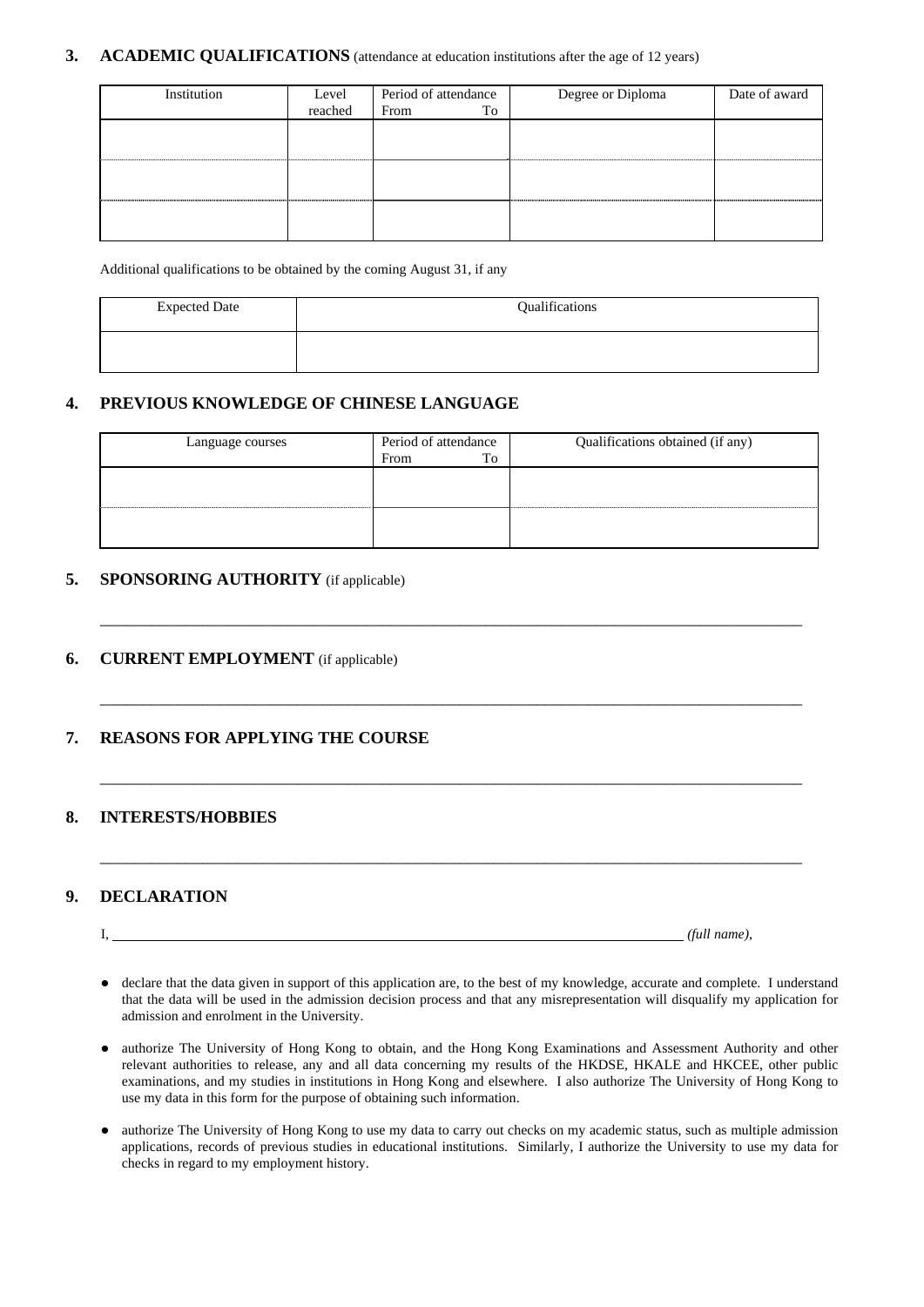- understand and accept that, upon my registration in a programme, the data in this form and those the university is authorized to obtain will become a part of my student record and may be used, processed, and transferred for all legitimate purposes relating to my academic and non-academic activities in accordance with the procedures of the University.
- understand that if I am a current full-time Bachelor's degree student in one of the local UGC-funded tertiary institutions or a de-registered or discontinued student of the University and I fail to declare this, I may be disqualified even after being offered admission.
- note the general points pursuant to the Personal Data (Privacy) Ordinance as set out in the Personal Information Collection Statement.

Signature: \_\_\_\_\_\_\_\_\_\_\_\_\_\_\_\_\_\_\_\_\_\_\_\_\_\_\_\_\_\_\_\_\_\_\_\_\_\_\_\_\_\_\_\_\_\_\_\_ Date: \_\_\_\_\_\_\_\_\_\_\_\_\_\_\_\_\_\_\_\_\_\_\_\_\_\_\_\_\_\_\_\_\_\_\_\_\_\_\_\_\_

CCL FORM OCTOBER 2016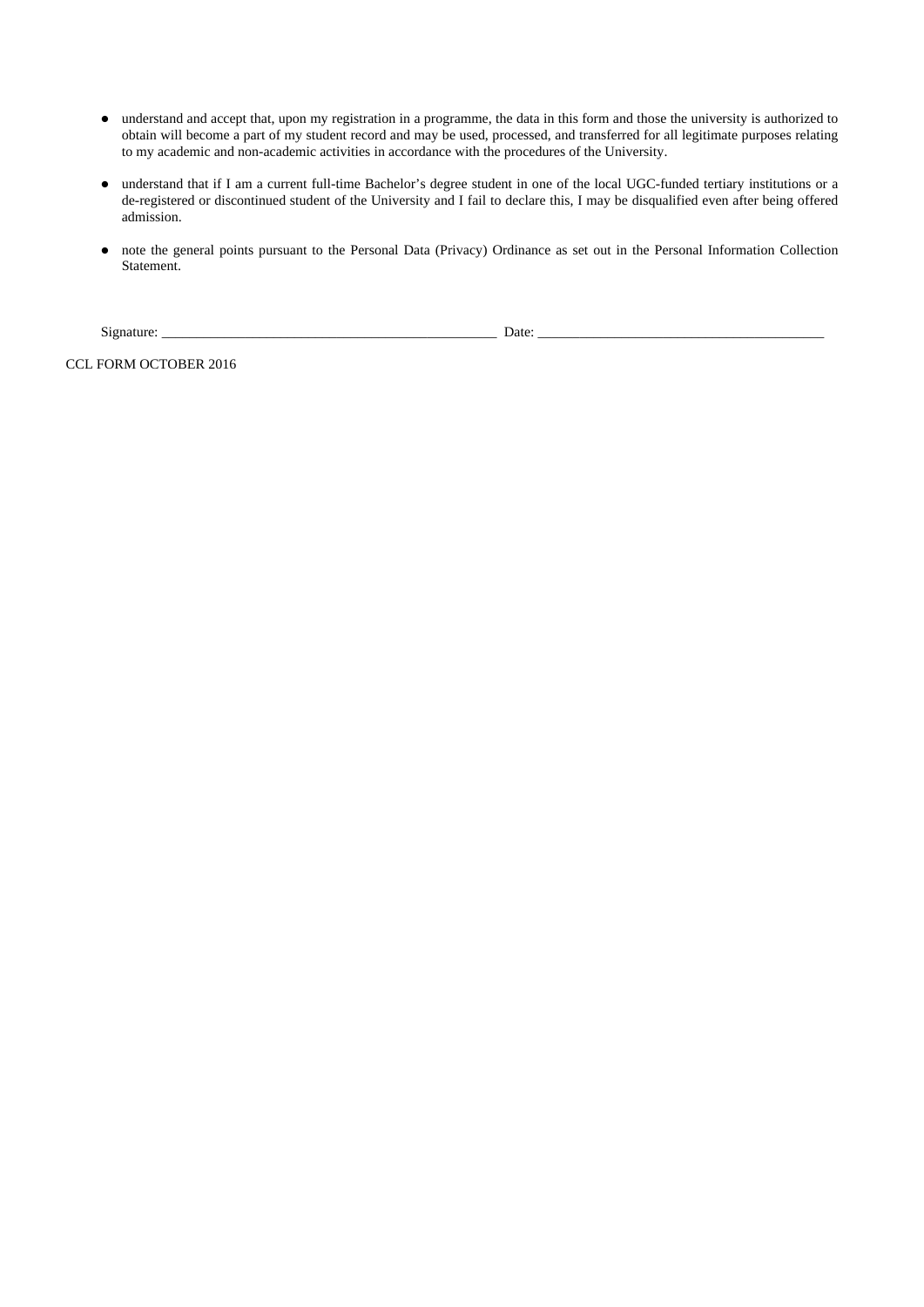### THE UNIVERSITY OF HONG KONG

#### Payment of Application Fee

- 1. The application fee is HK\$300 *(non-refundable)*.
- 2. Methods of Payment:

Local applicants residing in Hong Kong:

(a) Please pay the application fee, using one of the methods overleaf;

*or* 

(b) Please complete the form below for payment by credit card.

If you are using the payment methods in 2(a) above, it is essential that the original ATM customer advice, or in the case of internet banking, a printed copy of the bank's acknowledgement statement which contains the payment reference number be stapled to your application form for submission to the University. Please retain a photocopy of the receipt as proof of payment of the application fee.

Oversea applicants should pay by bank draft *(in Hong Kong Dollars)* drawn on a bank in Hong Kong and made payable to "*The University of Hong Kong*", or by credit card *(please complete the form below)*.

#### **CREDIT CARD PAYMENT**

Full name of applicant *(as given on the application form)*: \_\_\_\_\_\_\_\_\_\_\_\_\_\_\_\_\_\_\_\_\_\_\_\_\_\_\_\_\_\_\_\_\_\_\_\_\_\_\_\_\_\_\_\_

Please complete and attach this form to your paper application if you choose to pay the application fee by credit card.

| Credit Card (Please tick)                      | <b>MASTER</b><br><b>VISA</b><br>$\blacksquare$ |
|------------------------------------------------|------------------------------------------------|
| Name printed on credit card<br>(BLOCK LETTERS) |                                                |
| <b>Card Number</b>                             | $\overline{\phantom{0}}$<br>-                  |
| <b>Expiry Date</b>                             | (Month/Year)                                   |

To the Registrar:

I hereby authorize The University of Hong Kong to charge HK\$300 to the above credit card account to cover the application fee for Certificate in Chinese Language.

| Signature of credit card holder:                          | Date <sup>.</sup> |
|-----------------------------------------------------------|-------------------|
| (Please use authorized signature as on your credit card.) |                   |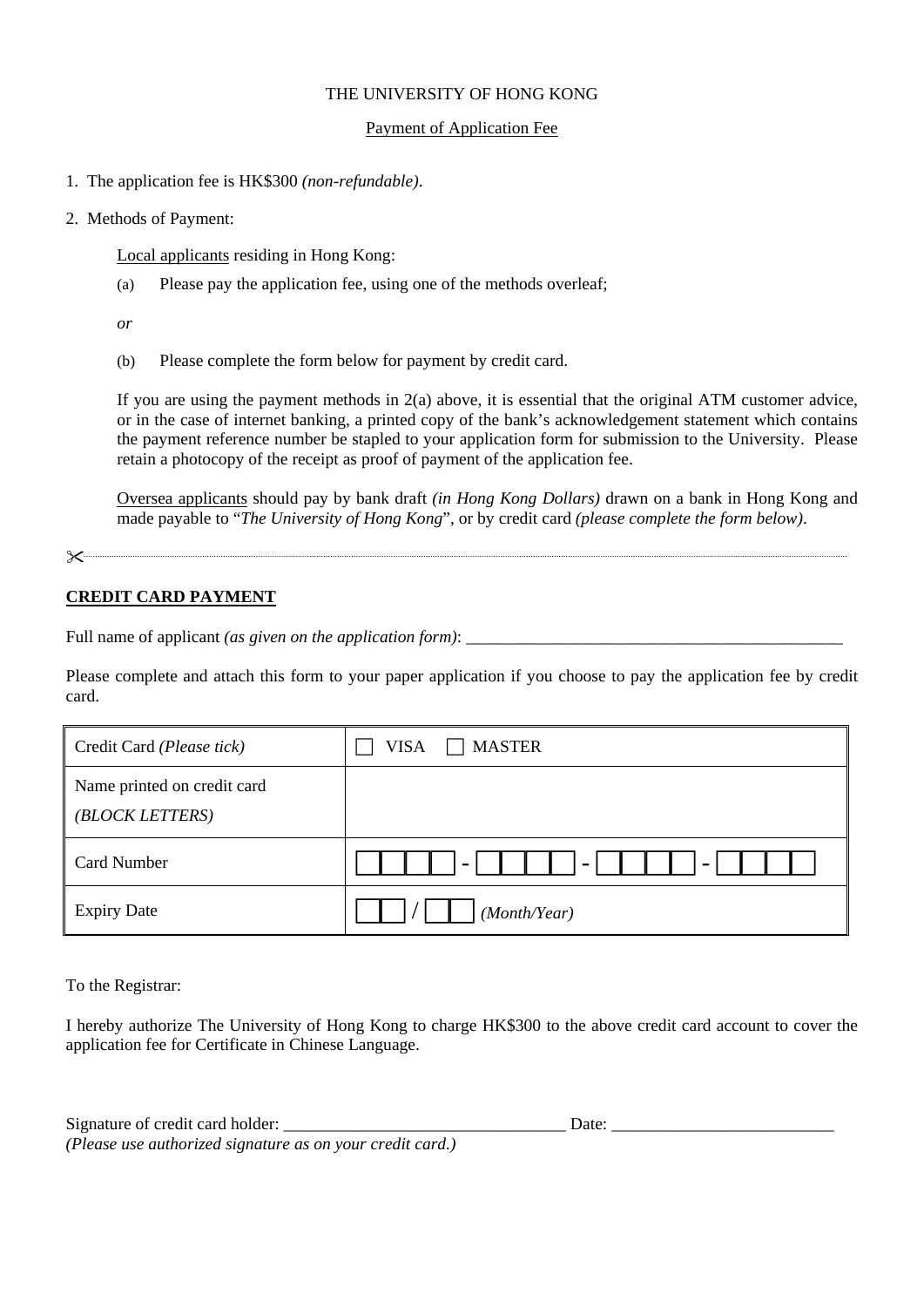| Payment<br>method                              | <b>Procedures</b>                                                                                                                                                                                                                                                                                                                                                                                                                                                                                                                                                                                                                                                                                                                                                                                                                                 | Receipt<br>attached<br>application form                                                   | to<br>$\boldsymbol{to}$ | be<br>the                           |
|------------------------------------------------|---------------------------------------------------------------------------------------------------------------------------------------------------------------------------------------------------------------------------------------------------------------------------------------------------------------------------------------------------------------------------------------------------------------------------------------------------------------------------------------------------------------------------------------------------------------------------------------------------------------------------------------------------------------------------------------------------------------------------------------------------------------------------------------------------------------------------------------------------|-------------------------------------------------------------------------------------------|-------------------------|-------------------------------------|
| <b>ATM</b><br>(Automatic<br>Teller<br>Machine) | 1) Locate an ATM with 'Bill Payment' function<br>2) Select "Bill Payment" > "Education" > "The University of Hong Kong"<br>(Please do not use the account transfer function for payment)                                                                                                                                                                                                                                                                                                                                                                                                                                                                                                                                                                                                                                                          | Original<br>customer advice                                                               |                         | ATM                                 |
|                                                | Enter Bill Type: "06" Other Fees<br>3)<br>Enter 14-digit Bill Account Number: "20999999834001"<br>4)                                                                                                                                                                                                                                                                                                                                                                                                                                                                                                                                                                                                                                                                                                                                              |                                                                                           |                         |                                     |
|                                                | Enter amount of payment: HK\$300<br>5)<br>6) Please retain a copy of the ATM transaction advice as your proof of payment.                                                                                                                                                                                                                                                                                                                                                                                                                                                                                                                                                                                                                                                                                                                         |                                                                                           |                         |                                     |
| Internet<br>banking                            | 1) Logon to any of the following websites:<br>HSBC <http: www.hsbc.com.hk=""><br/>Hang Seng Bank <http: www.hangseng.com=""><br/>JETCO <http: www.jetco.com.hk=""><br/>BEA <http: www.hkbea.com=""><br/>2) Make bill payment by choosing the following function:<br/>(Please do not use the account transfer function for payment)<br/>HSBC: View and Pay Bills<br/>Hang Seng Bank: View and Pay Bills<br/>JETCO: JET Payment<br/>BEA: Bill Payment / CyberPayment / JET Payment<br/>Select "The University of Hong Kong" as the merchant for payment<br/>3)<br/>Enter Bill Type: "06" Other Fees<br/>4)<br/>Enter 14-digit Bill Account Number: "20999999834001"<br/>5)<br/>Enter amount of payment: HK\$300<br/>6)<br/>7) Please print a copy of the bank transaction confirmation as your proof of<br/>payment</http:></http:></http:></http:> | A printed copy of<br>the<br>acknowledgement<br>statement<br>contains<br>payment<br>number |                         | bank's<br>which<br>the<br>reference |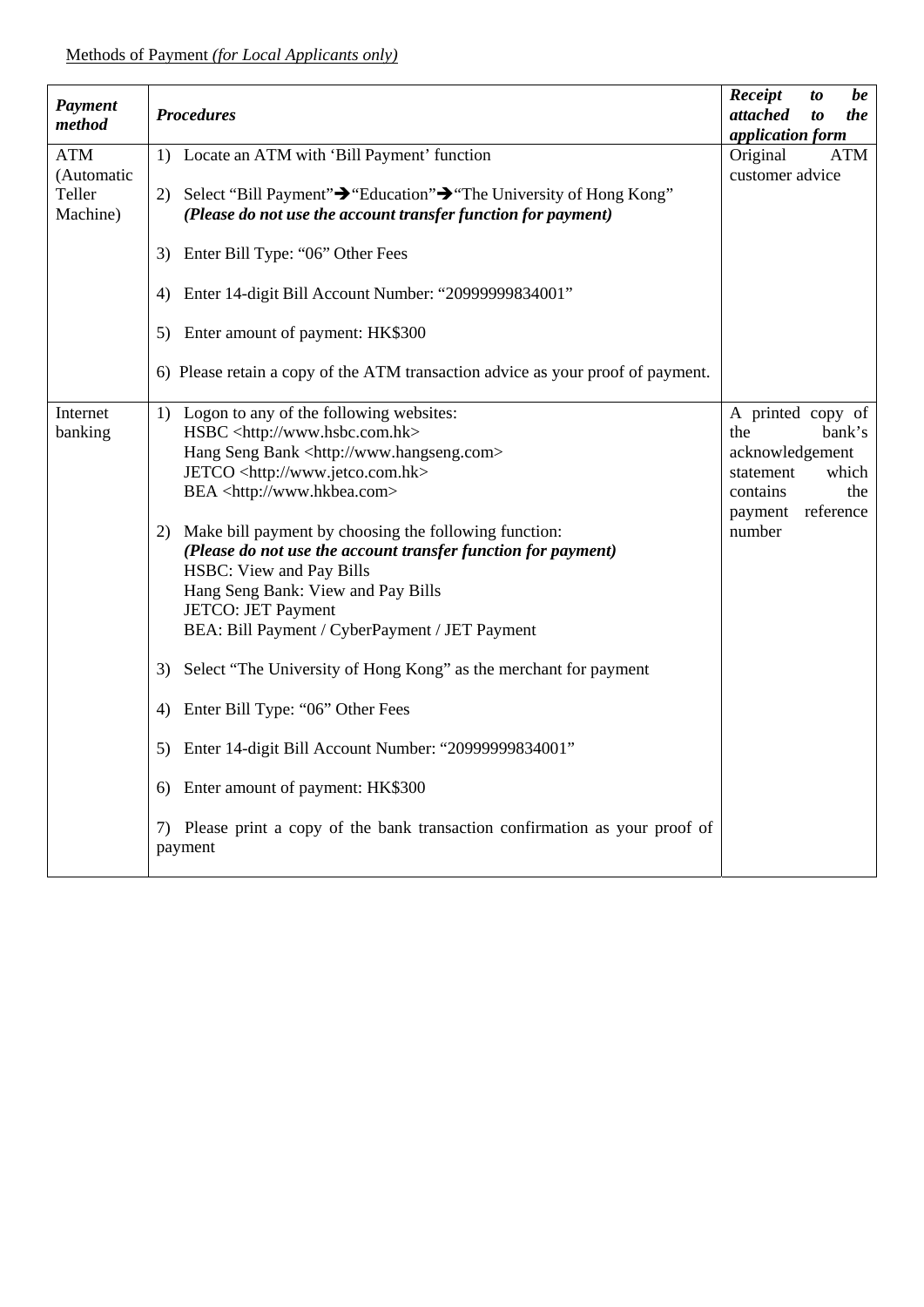### **THE UNIVERSITY OF HONG KONG**

# **Personal Information Collection Statement for Applicants and Students**

- 1. This is a personal data collection statement made under the Personal Data (Privacy) Ordinance ("the Ordinance").
- 2. Personal data provided by you to The University of Hong Kong ("the University") through the completion of admission application and, if admitted, through the registration procedures and during studies at the University will be used for the University to perform its administrative, education, academic and research functions, and for the directly related purposes.
- 3. Unless otherwise specified, provision of personal data is voluntary. However, failure to provide the relevant personal data will render the University unable to perform the relevant functions, e.g. unable to consider your application for admission or provide the facilities or services.
- 4. Without prejudice to the foregoing, the purposes and use of the personal data collected are elaborated as follows.
- 5. As regards your application for admission, the personal data collected will be used for the purposes prescribed in the application forms/documents and will serve the following purposes:
	- a. as basis for selection for admission, award of entrance scholarships, and communication on admission-related matters;
	- b. as evidence for verification of your identity, your qualifications and academic records in relevant institutions and organizations in Hong Kong or other places, and other information provided in the application forms/documents; and
	- c. identifying possible multiple applications and records of your previous and existing studies at the University and other institutions.
- 6. In case of application for admission to a programme jointly offered or collaborated by the University and its partner institution(s), your personal data provided to the University will be transferred to the partner institution(s) concerned for the purposes as stated in paragraph 5 above.
- 7. If you are admitted as a student of the University, your personal data provided during the application process will be transferred to the student record system of the University, together with your personal data (including the photo image) provided during registration, to become part of your official student records.
- 8. Personal data of the students of the University will be used for all purposes relating to studies at, activities conducted by, and facilities, services and benefits provided by the University (in particular those governed by the relevant regulations, policies and